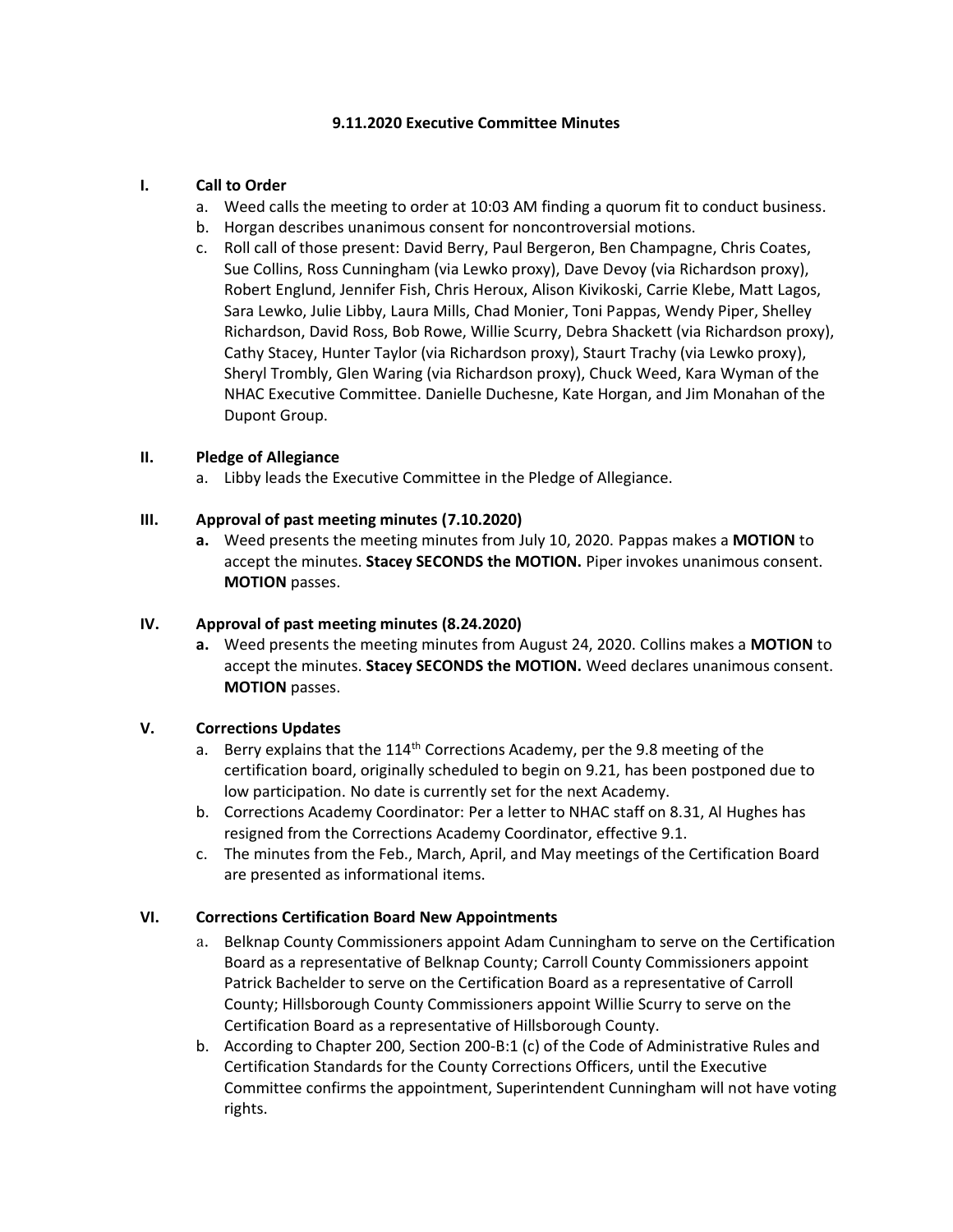c. Berry makes a **MOTION** to approve the appointments of Adam Cunningham, Patrick Bachelder, and Willie Scurry to the Certification Board. Piper **SECONDS** the **MOTION**. Weed invokes unanimous consent. **MOTION PASSES.**

# **VII. Financial update – Sue Collins**

a. Collins presents the financials of the Association. There are no questions fielded on the matter.

# **VIII. New Executive Committee Appointments**

- a. Horgan describes that Chris Heroux, Carroll County new HR director was appointed on 7.15 by the Carroll County Board of Commissioners.
- b. Horgan describes that, per a 9.3 meeting of the Belknap Board of Commissioners, the following have been appointed/reappointed: Commissioner Hunter Taylor; Commissioner Glen Waring; Commissioner Dave DeVoy; Debra Shackett, County Administrator; Shelley Richardson, Nursing Home Administrator, have been appointed to serve on the Executive Committee. (Previously Deb LaFlamme, Shelley Richardson, and Deb Shackett).
- c. Horgan describes that Willie Scurry, Hillsborough Corrections Superintendent, was appointed by the Hillsborough Board of Commissioners on 9.10.

# **IX. Annual Conference Update**

- a. Duchesne provides an update on the 2020 Conference:
	- i. Sponsors: Primex, HealthTrust, NH Interlocal Trust, Partners Pharmacy
	- ii. Sessions: 7 sessions confirmed, 6 are posted online
	- iii. Discussion of ability to net revenue the Dupont Group has budgeted to net the same revenue from the conference as previous years despite the pandemic.

# **X. NACo Steering Committee Members**

- a. Horgan explains current representation:
	- i. Health Steering Committee: Toni Pappas
	- ii. Telecommunications and Technology Steering Committee: Tom Tombarello
	- iii. Transportation Steering Committee: Chuck Weed
- b. Horgan explains that NHAC is open to new nominations at any time and can be on the agenda for the next meeting if there are any changes requested.
- c. Any county that is a member of NACo can participate as a representative.

### **XI. Leadership Academy**

- a. Horgan explains the development of the NHAC Leadership Academy.
- b. Horgan calls for new ad hoc volunteer committee to prepare proposal of curriculum, structure, eligibility, etc.

### **XII. State-County Finance Committee**

- a. Per Title II, Chapter 28-B, section 28-B:1, subsection IV: "Six members representing county government, all appointed by the New Hampshire Association of Counties, who shall serve 2-year terms, provided that the initial terms of 3 such members shall be for one year."
- b. Per NHAC Bylaws Section IX.1. Nomination: "Nominations according to the specifications of the enabling NH RSA for each appointment shall be nominated by the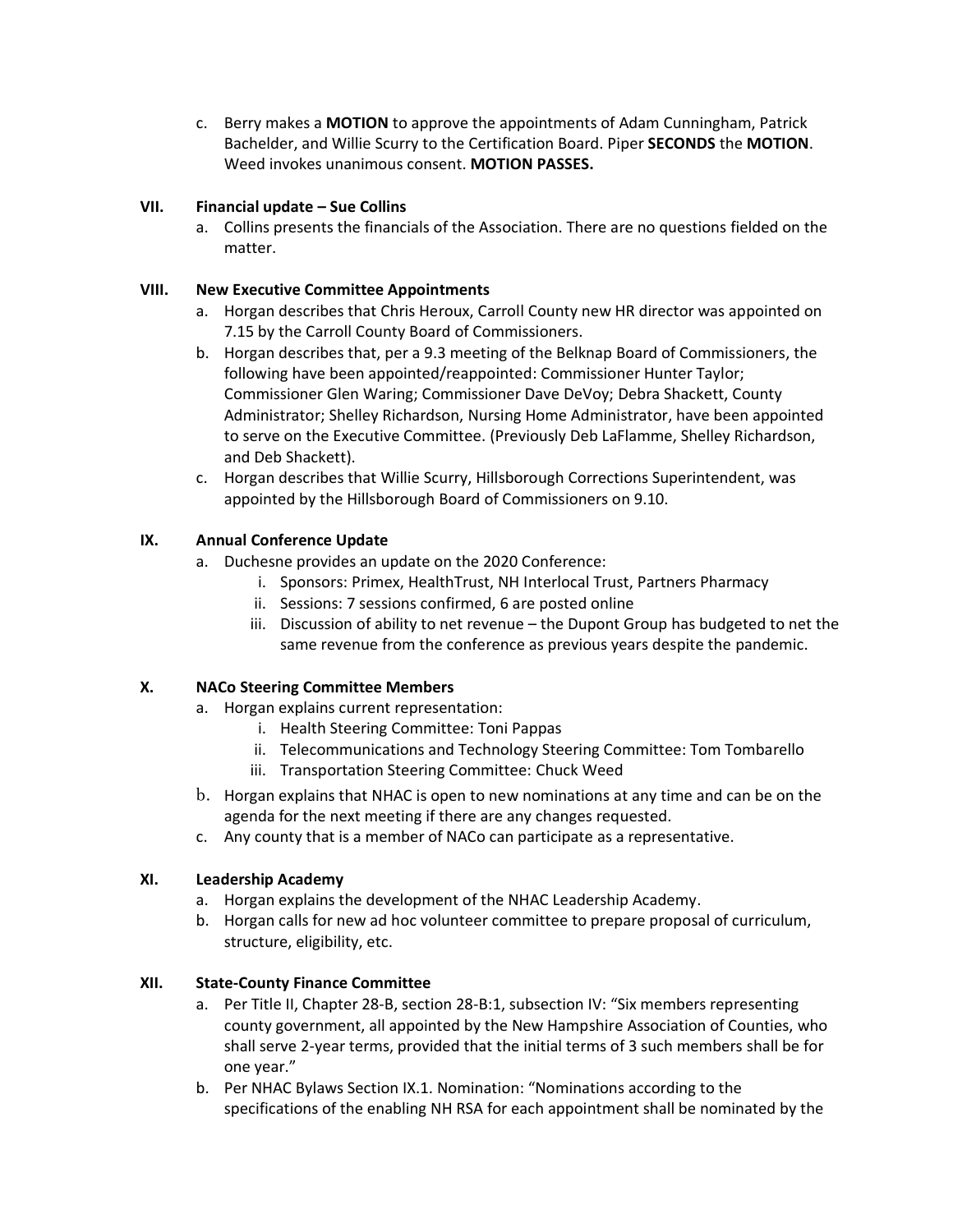President with the confirmation of the Executive Committee." Per Section IX.2. Confirmation "The Executive Committee shall confirm nominations and shall direct the President to notify the Legislative Clerk of the appointment."

- c. Weed presents a slate of nominees: Wendy Piper, David Ross, George Maglaras, Chris Coates, Deb Shackett, and Ted Purdy.
- d. Piper makes a **MOTION** to accept the slate of nominees presented by the President as the appointees of the Association to the State-County Finance Committee where Wendy Piper, David Ross, and Chris Coates will serve a one year term and George Maglaras, Deb Shackett, and Ted Purdy will serve a two-year term. Collins **SECONDS** the **MOTION**. Roll call vote: Berry, aye; Bergeron, aye; Champagne, aye; Coates, aye; Collins, aye; Cunningham (via Lewko proxy), aye; Devoy (via Richardson proxy), aye; Englund, aye; Fish, aye; Heroux, aye; Kivikoski, aye; Klebe, aye; Lagos, aye; Lewko, aye; Libby, aye; Mills, aye; Monier, aye; Pappas, aye; Piper, aye; Richardson, aye; Ross, aye; Rowe, absent; Scurry, aye; Shackett (via Richardson proxy), aye; Stacey, Taylor (via Richardson proxy), aye; Trachy (via Lewko proxy), aye; Trombly, aye; Waring (via Richardson proxy), aye; Weed, aye; Wyman, aye. The **MOTION PASSES**.

# **XIII. Strategic Planning Committee**

- a. Per the 2.14 meeting of the Steering Committee, a motion was made to "seek formation of the Strategic planning Committee and disbanding of the Steering Committee."
- b. Per Section VIII.2.a.: Nominations: Nominations for members to serve on standing Committees shall be requested from the Executive Committee by the President.
- c. Per Section VIII.2.b. Confirmation: The Executive Committee shall confirm members to serve on standing Committees, other Committees of the Corporation, and Affiliates.
- d. Per Section VIII.7 defining the Strategic Planning Committee:
	- i. The duties of the Strategic Planning Committee shall be to:
		- 1. Recommend strategic goals and objectives to the Executive Committee;
		- 2. Monitor and evaluate implementation of goals and objectives;
		- 3. Report no less than quarterly to the Executive Committee; and
		- 4. Meet as needed.
	- ii. Number of members:  $10 -$  one from every county
	- iii. Qualifications: Appointed or elected official from a county in good standing.
	- iv. Term of Membership: Two years
- e. Nominations collected from the Executive Committee: Belknap: Deb Shackett; Coos: Jennifer Fish; Cheshire: Jack Wozmak; Grafton: Julie Libby; Hillsborough: Chad Monier; Merrimack: Ross Cunningham; Strafford: Ray Bower; Strafford alternate: George Maglaras; Sullivan: Derek Ferland. There were no nominations from Carroll nor Rockingham counties.
- f. Weed makes a **MOTION** to accept the slate as described above. Richardson **SECONDS** the **MOTION**. Weed invokes unanimous consent. The **MOTION PASSES**.

### **XIV. COVID-19 Updates**

- a. Federal updates
	- i. Horgan explains new treasury guidance is out on CARES Act dollars.
- b. GOFERR updates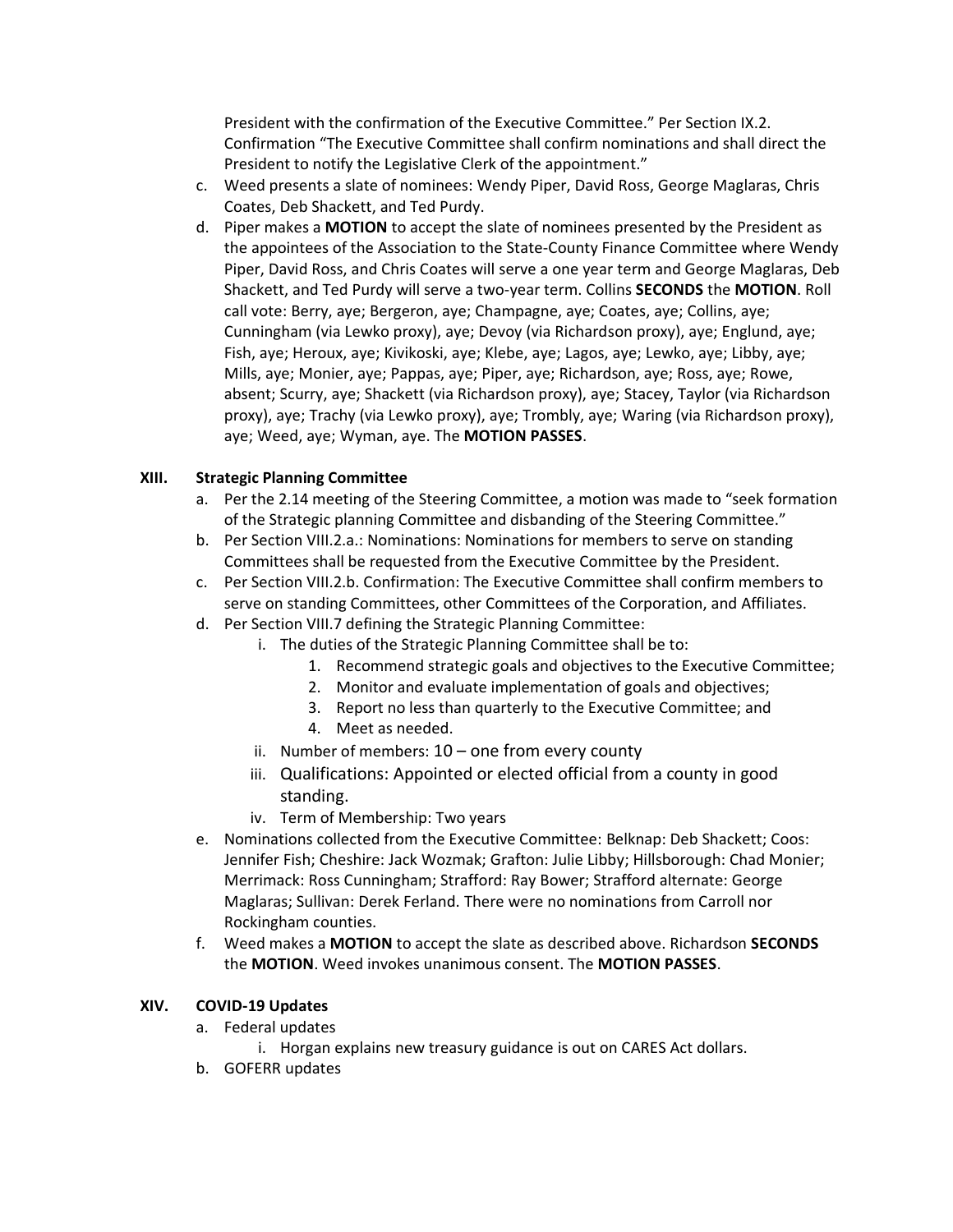- i. Monahan explains that Jerry Little has stepped down as Director, to be filled by Taylor Caswell.
- ii. Monahan explains the Association is awaiting additional guidance on nursing home lost revenues, reimbursement of professional fees related to COVID-19 response.
- iii. Monahan explains the possibility of an extension of the Healthcare Stabilization Program.
- iv. General discussion of future COVID-19 testing costs.

# **XV. State Government Updates**

- a. Monahan explains that the reduction in general revenue will drive much of the next budget cycle - watching closely for restrictions on budget reductions.
- b. Monahan explains that about 500 bills died, a much smaller number were included in omnibus bills. Vetoed bills will be taken up at the Whittemore Center by the House – do not expect vetoes to be overridden.
- c. Monahan explains that the legislative filing period is open until 9.18, though anticipate that legislative deadlines may be pushed due to inability to meet in person. Horgan will work with Affiliates for any affirmative bills.
- d. Horgan explains that new member orientation will not be in-person NHAC staff is working on virtual boot camp
- e. Weed requests Q&A report of FMAP to new State-County Finance Committee
- f. Brief discussion held on property tax collection and the nursing home bed tax.

# **XVI. Affiliate Updates**

- a. (Kivikoski has joined the meeting).
- **b.** Commissioners Council: Pappas reports no new updates but for the Commissioners Council Dues Committee
- **c.** County Attorneys: No report.
- **d.** Deeds: Stacey reports that offices are open in some shape or form to the public. Local probate offices have shifted probate records to Concord. Deeds Affiliate has written letter on the matter and received the response that the operation will cease.
- **e.** Sheriffs
- **f.** Human Resources: Kivikoski has information on Conference sessions.
- **g.** Nursing Homes: Ross explains awaiting new testing guidelines.
- **h.** Administrators: Libby explains that the group has been meeting weekly on the intergovernmental transfer and FMAP issues.

### **XVII. Other business**

a. No other business.

### **XVIII. Next meeting**

a. The next meeting will be Friday, Oct. 2, 2020.

### **XIX. Adjournment**

a. Stacey makes a **MOTION** to adjourn the meeting. Lewko **SECONDS** the **MOTION**. Roll call vote: Berry, aye; Bergeron, aye; Champagne, absent; Coates, aye; Collins, absent; Cunningham (via Lewko proxy), aye; Devoy (via Richardson proxy), aye; Englund, aye;